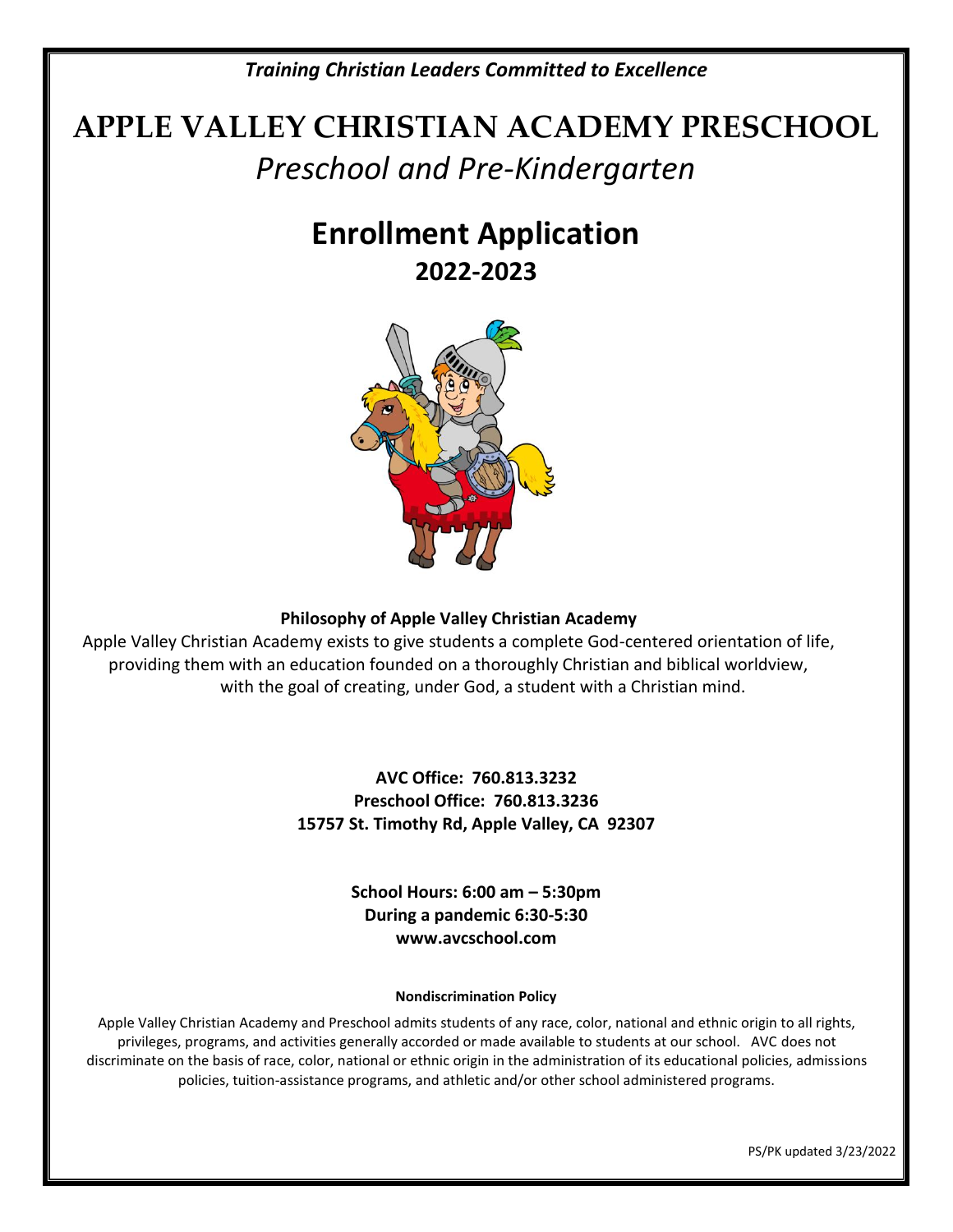# **General Information**

### **PHILOSOPHY AND MISSION**

The Christian School looks to the Bible as the primary source of determining its philosophy of education and mission. Because the Bible is the inspired, inerrant, infallible Word of God, the philosophy and mission derived from it will be God-honoring.

Christian schools exist because their philosophy is unique in the educational world. They stand apart because their philosophy is based on belief in Jesus Christ, who said, "I am the truth" (John 14:6), and also John 17:17 says, "Sanctify them through the truth; your word is truth."

 *Taken from the ACSI Accreditation Manual*

**Philosophy:** Apple Valley Christian Academy exists to give its students a complete God-centered orientation of life, providing them with an education founded on a thoroughly Christian and Biblical worldview, with the goal of creating, under God, a student with a Christian mind.

**Mission:** Training Christian leaders committed to excellence

### **SCHOOL VERSE**

"Not by might nor by power, but by my spirit." Zechariah 4:6

### **SCHOOL MOTTO SCHOOL MASCOT SCHOOL COLORS**

Equipped to Conquer The Warrior Royal Blue and Gold

# **OUR HISTORY**

Apple Valley Christian School was founded in 1976 as a ministry of First Baptist Church of Apple Valley. These wonderful people of faith had a vision for a Christian school in this rural desert area and developed a longrange plan to support Christian education. The school began providing elementary education with 19 students in kindergarten and first grade. By 1988, AVC had expanded to include a preschool through 12th grade program. In 2012, AVC incorporated as Apple Valley Christian Academy, an independent Christian School.

God's hand in the life of Apple Valley Christian Academy has been very evident. He has continued to bless this ministry by providing funds, students and families, and a desire for continued growth and improvement. As we look back to the past and anticipate His blessings for the future, we pray that it will be His purposes that are accomplished at AVC, *His* school.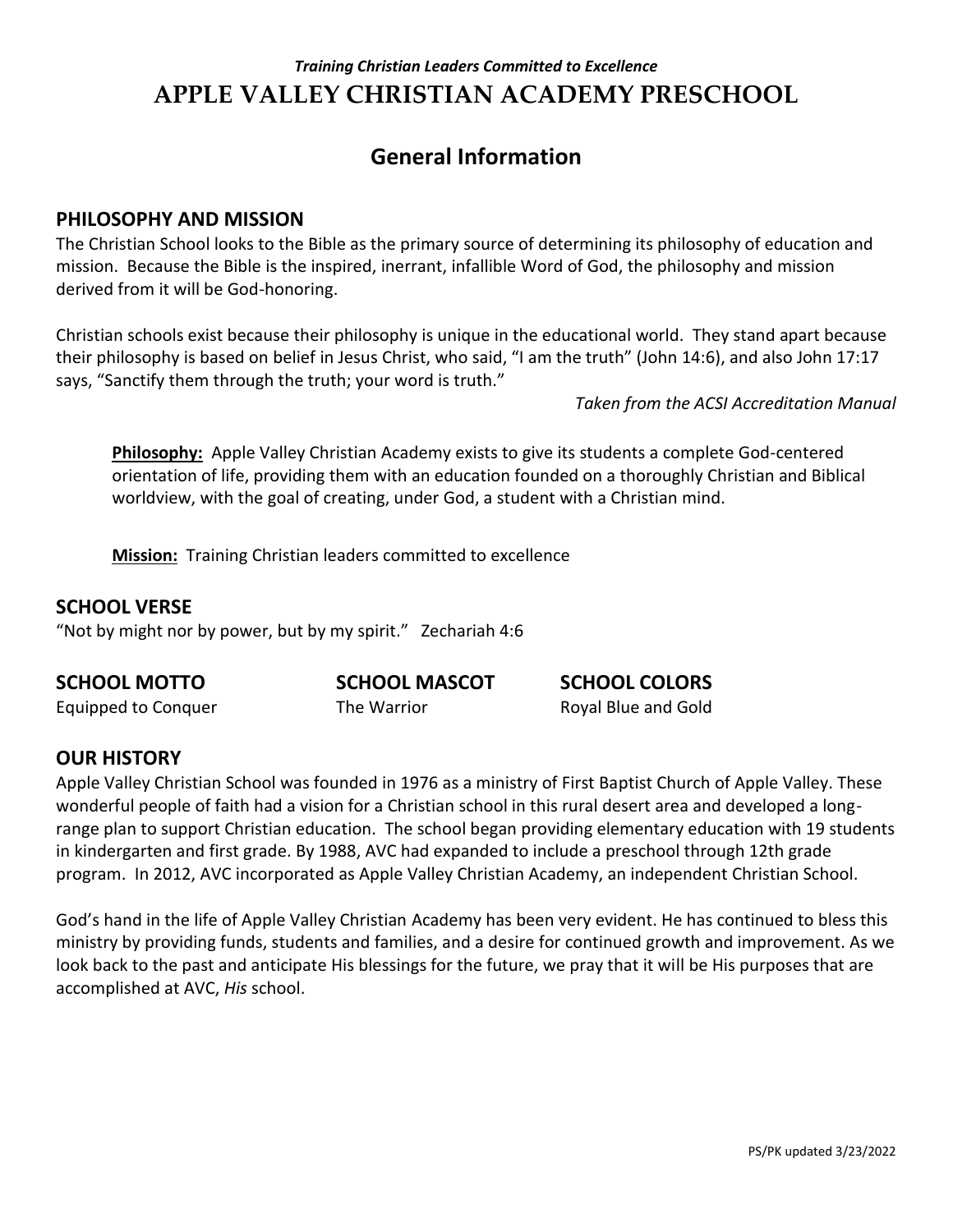### **ENROLLMENT REQUIREMENTS FOR PRESCHOOL**

Our primary purpose for existence is to offer an enrichment program. Preschool classes are available to children 2 years of age by September 1st entering Preschool or 4 years old entering Pre-Kindergarten with a birthday by September 1st.

Our program includes a wide range of skills development and experiences, including art, music and movement, literature, computer skills, phonics, phonic awareness, math, and social development.

To enhance independent skills and decision-making, we have structured our program in such a way to provide a balance between teacher-directed activities and open learning centers.

Potty training is available for 2-year-old preschoolers but must be reinforced at home and completed by age 3. Parents must provide diapers and/or pull-ups and wipes, as well as extra clothing, underpants etc. Any type of diaper rash cream or ointment must be checked in with the Preschool Director, and the appropriate medical form must be completed. No medications, prescription or non-prescription can be left in a diaper bag.

During a pandemic our program and class availability may be altered.

### **Teachers**

The Christian School exists as a servant to the home and acts as a parental agent during the hours that school is in session. Godly teachers, standing in the parents' place, model before their students the special graces that accompany spiritual maturity. With loving parent-like concern, these teachers seek to help students grow as *Christian Leaders Committed to Excellence*. The teachers will provide quality instruction focused on academic excellence with firm, but loving discipline. Each teacher or aide has met the State Licensing Passport requirements to be employed at AVC Academy Preschool. Staff members are dedicated to teaching Christian values to the children in their care.

#### **NON-DISCRIMINATION**

Apple Valley Christian Academy Preschool admits students of any race, color, national or ethnic origin to all the rights, privileges, programs, and activities generally accorded or made available to students at the school. It does not discriminate on the basis of race, color, national or ethnic origin in administration of its educational policies, admissions policies, scholarship and loan programs, and athletic and other school-administered programs.

Apple Valley Christian Academy reserves the rights to deny admission to the school to those students who hold beliefs that are contrary to the Word of God or based on another worldview (other than biblical).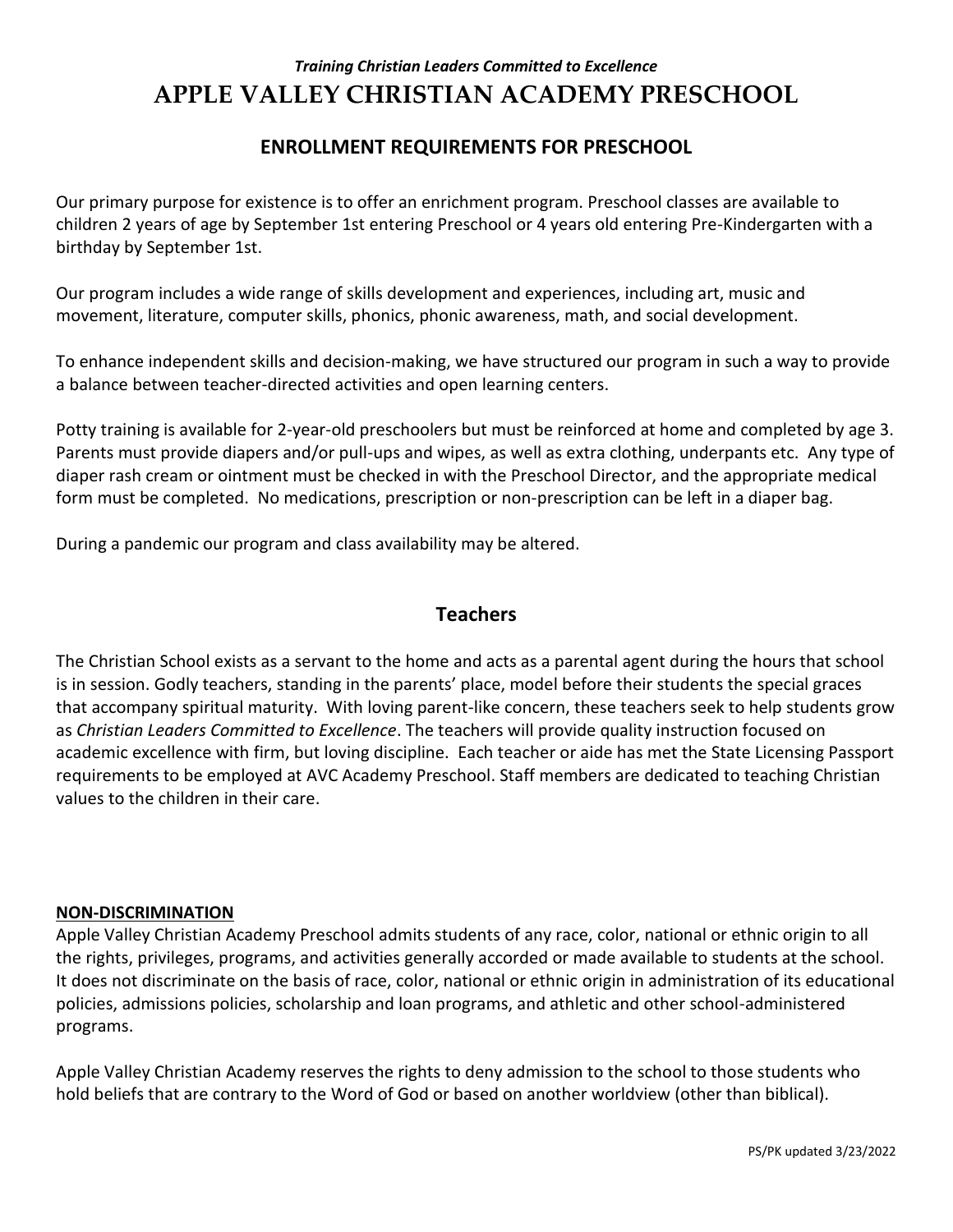### **ENROLLMENT INFORMATION CHECK-OFF LIST**

The forms and documents requested in this packet MUST be completed and turned into the office PRIOR to your child attending Apple Valley Christian Academy Preschool. Please use this check-off list to make certain that everything is complete.

#### **Attached Documentation:**

- Emergency form
- Contract (signed)
- Family History
- LIC 700: Identification and Emergency Information
- LIC 702: Child's Preadmission Health History Parent's Report
- LIC 613A: Acknowledgement of Personal Rights
- LIC 995: Acknowledgement of Notification of Parent's Rights
- LIC 627: Consent for Emergency Medical Treatment
- LIC701: Physician's Report (Child's pre-admission health evaluation)
- Admission Agreement

#### **Parent-Provided Documentation:**

- Current Immunization Records (to include TB clearance with negative reading)
- Custody paperwork showing guardianship (if applicable)

### **IMPORTANT ITEMS REQUIRED SPECIFICALLY FOR THE CHILD (TO REMAIN AT SCHOOL):**

- Change of clothes (labeled with child's name)
- Fitted crib size sheet for naptime (labeled with child's name)
- Blanket for nap time (labeled with child's name)
- Disaster Preparedness Kit (labeled with child's name)
- **Please label all jackets and sweaters that your child wears to school**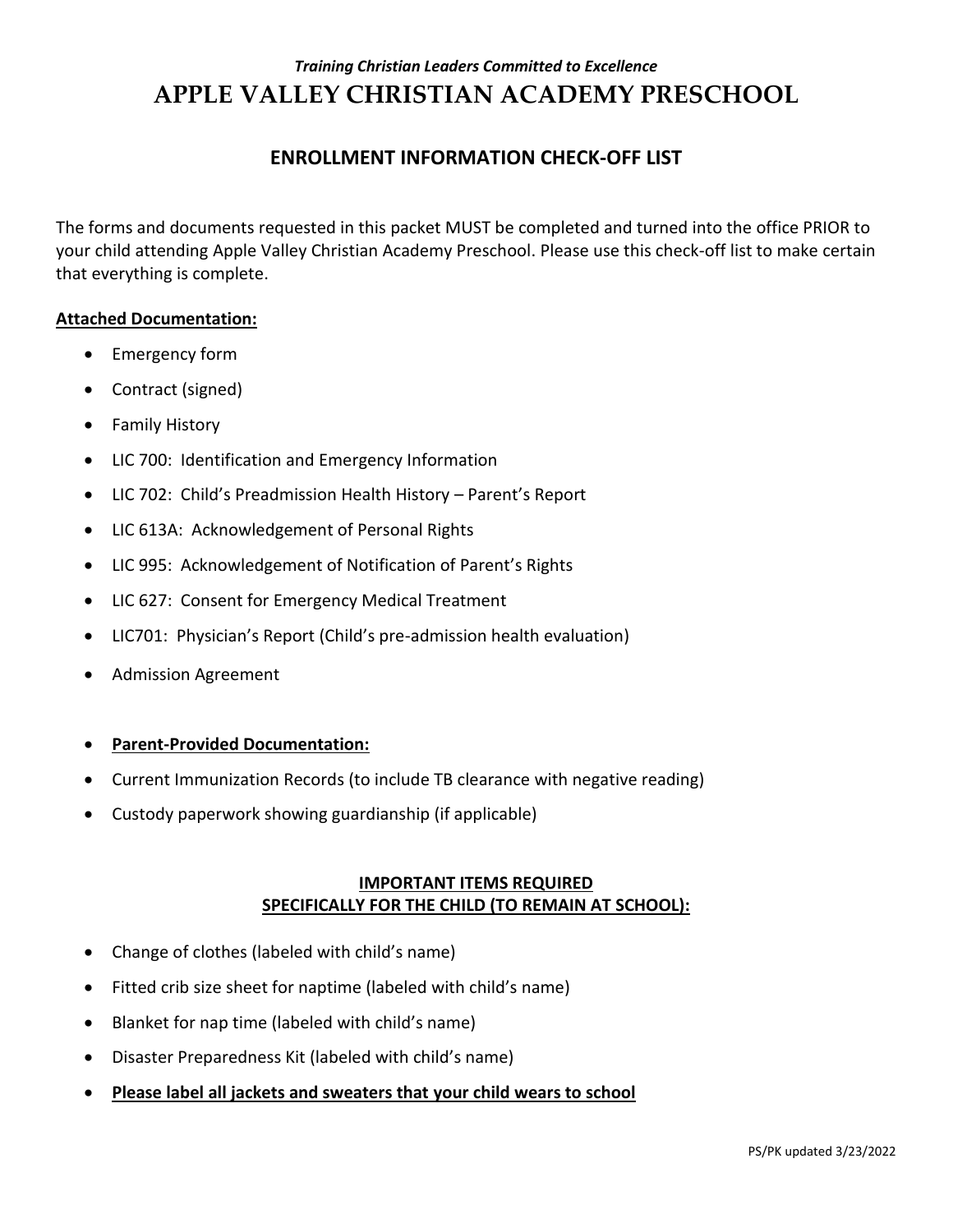### **FAMILY HISTORY 2022-2023**

| <b>STUDENT</b>                                                                                                 |                  |                                                                                                                                          |     |        |
|----------------------------------------------------------------------------------------------------------------|------------------|------------------------------------------------------------------------------------------------------------------------------------------|-----|--------|
|                                                                                                                |                  |                                                                                                                                          |     |        |
| Last                                                                                                           | First            |                                                                                                                                          |     |        |
|                                                                                                                |                  |                                                                                                                                          |     |        |
| Street                                                                                                         | City             | State                                                                                                                                    |     |        |
|                                                                                                                |                  |                                                                                                                                          |     | F<br>M |
|                                                                                                                |                  |                                                                                                                                          |     |        |
|                                                                                                                |                  |                                                                                                                                          |     |        |
|                                                                                                                | Attend? Yes / No |                                                                                                                                          |     |        |
| <b>FATHER</b>                                                                                                  |                  |                                                                                                                                          |     |        |
|                                                                                                                |                  |                                                                                                                                          |     |        |
|                                                                                                                |                  |                                                                                                                                          |     |        |
|                                                                                                                |                  |                                                                                                                                          |     |        |
|                                                                                                                |                  |                                                                                                                                          |     |        |
| <b>Street</b>                                                                                                  | City             |                                                                                                                                          | Zip |        |
|                                                                                                                |                  |                                                                                                                                          |     |        |
| <b>Street</b>                                                                                                  | City             | Middle<br>Zip<br>Member? Yes / No<br>State<br>State<br>Zip<br>Lives with child? Yes / No<br>City<br>State<br>Zip<br>City<br>State<br>Zip |     |        |
|                                                                                                                |                  |                                                                                                                                          |     |        |
| <b>MOTHER</b>                                                                                                  |                  |                                                                                                                                          |     |        |
|                                                                                                                |                  |                                                                                                                                          |     |        |
|                                                                                                                |                  |                                                                                                                                          |     |        |
|                                                                                                                |                  |                                                                                                                                          |     |        |
| <b>Work Address:</b>                                                                                           |                  |                                                                                                                                          |     |        |
| <b>Street</b>                                                                                                  |                  |                                                                                                                                          |     |        |
| Home Address: Universe Processes and Address and Address and Address and Address and Address and Address and A |                  |                                                                                                                                          |     |        |
| <b>Street</b>                                                                                                  |                  |                                                                                                                                          |     |        |
|                                                                                                                |                  |                                                                                                                                          |     |        |
| List the names and ages of other children living in the home:                                                  |                  |                                                                                                                                          |     |        |
|                                                                                                                |                  |                                                                                                                                          |     |        |
|                                                                                                                |                  |                                                                                                                                          |     |        |
|                                                                                                                |                  |                                                                                                                                          |     |        |

PS/PK updated 3/23/2022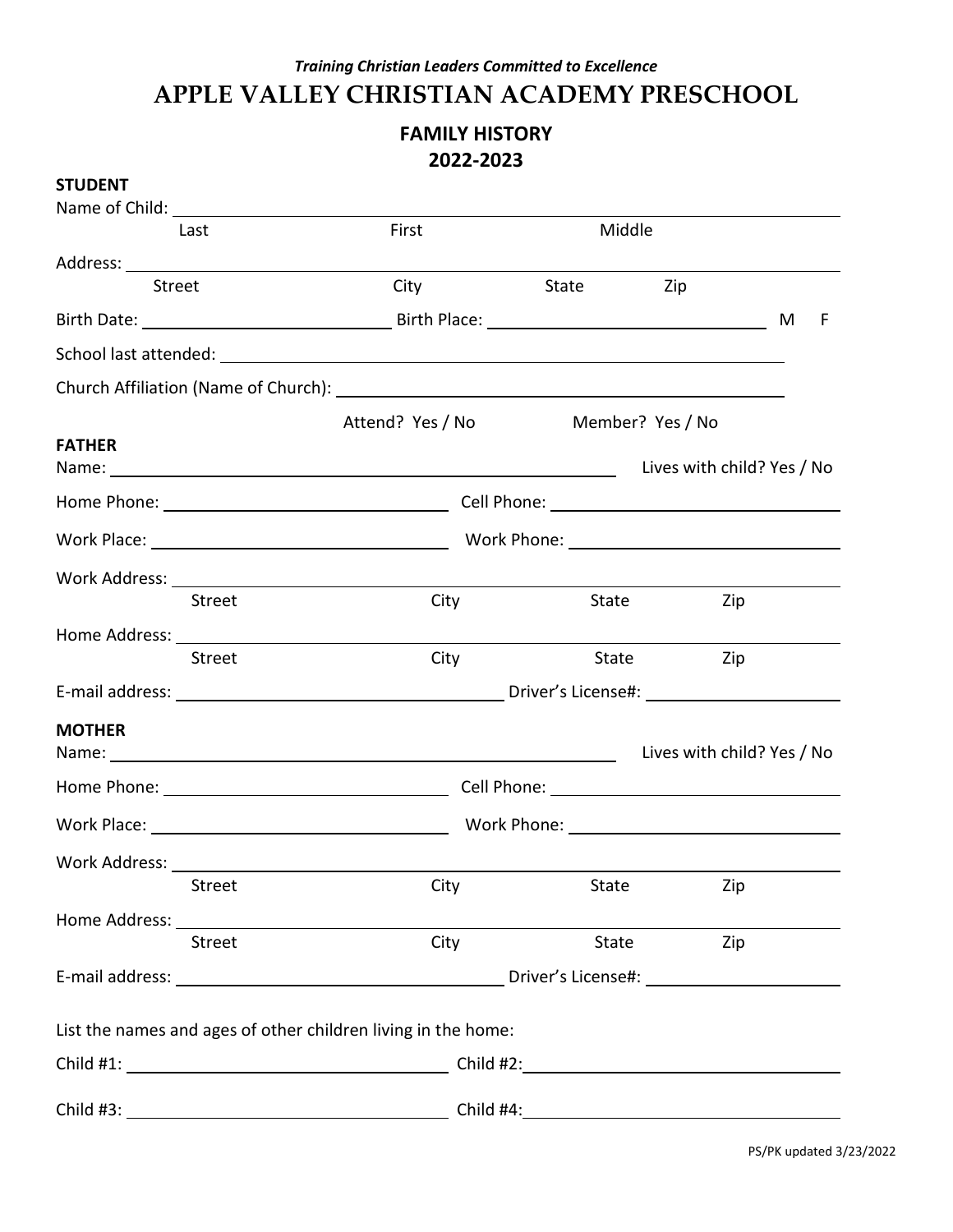### *Training Christian Leaders Committed to Excellence* **APPLE VALLEY CHRISTIAN ACADEMY PRESCHOOL PRESCHOOL ADMISSION AGREEMENT**

Summer 2022/School Year 2022-2023

| Child $#1$ : |           |      |
|--------------|-----------|------|
| First Name   | Last Name | DOB: |
| Child #2:    |           |      |
| First Name   | Last Name | DOB: |

**Basic Services Provided:** The preschool provides a full-day program from 6:30 a.m. to 5:30 p.m. for 2, 3, 4, and 5 days per week. Basic language arts, such as speech and listening skills, beginning reading, and math readiness, are taught in a Christ-centered curriculum. Bible stories and memory verses are also learned and, during the summer months, we offer an 8-week program of science, community, and fun.

**Tuition and Fees:** I/We understand that Apple Valley Christian Academy Preschool is a non-profit organization and the budget is projected solely on the basis of the tuition, fees, and gifts of parents. I/We agree to pay the Enrollment Fee and Tuition as indicated below. Tuition payments are made in advance and are due the first of each month. These payments constitute a breakdown of the annual tuition fee.

| <b>FULL DAYS OPTION</b> | <b>Monthly Payment</b> | <b>HALF DAYS OPTION</b> | <b>Monthly Payment</b> |
|-------------------------|------------------------|-------------------------|------------------------|
| 5 Full Davs             | \$697                  | 5 Half Davs             | \$597                  |
| <b>4 Full Davs</b>      | \$605                  | 4 Half Davs             | \$497                  |
| <b>3 Full Davs</b>      | \$465                  | 3 Half Days             | \$390                  |
| 2 Full Davs             | \$325                  | 2 Half Days             | \$275                  |

The annual enrollment fee of \$150.00 is nonrefundable. Make-up days are not permitted due to maximum enrollment. Absences caused by illness or vacations during the school year cannot be deducted from your annual tuition.

**Delinquent Accounts:** I/We understand that payments received after the 5<sup>th</sup> of each month will be considered late and are subject to a \$50 late fee. Any account that becomes thirty days (30) delinquent from the first of each month will result in the suspension of services until the account is paid in full. All accounts and obligations to the school must be satisfied before a student can be reenrolled for the next school year.

**Withdrawal:** I/We understand that enrollment to AVC Academy Preschool is an annual school-year commitment. In the case where withdrawal before the end of the school year is necessary, a 30-day written notice must be given to the Preschool Director. The 30-day notification requirement is determined from the day that the Preschool Director receives the 30-day notice. You will be responsible for tuition covering that 30-day period. Any past due amount on your account must be paid in full before the 30-day notification period can begin. No refunds will be given*. I/We understand that AVC Academy Preschool has the right to modify the Withdrawal policies if AVC Academy Preschool determines that the program does not meet the needs of a child and/or a child is asked to leave school for any reason, including a violation of the Parent Handbook.*

**Late Pick-Up Fees:** I/We understand that any child picked up after 12:00 pm on a morning half day schedule and 5:30 pm on all other schedules, will be assessed a late charge of \$5.00 for every five (5) minutes or portion thereof. The payment will be paid directly to the teacher on duty when you pick up your child.

**Absences/School Closures:** I/We understand that monthly tuition is due in full each month of the school year, regardless of absences, school holidays, and school closures (please refer to the Preschool Calendar).

> j. Initials Initials

l, Initials Initials

Initials Initials

l, Initials Initials

Initials Initials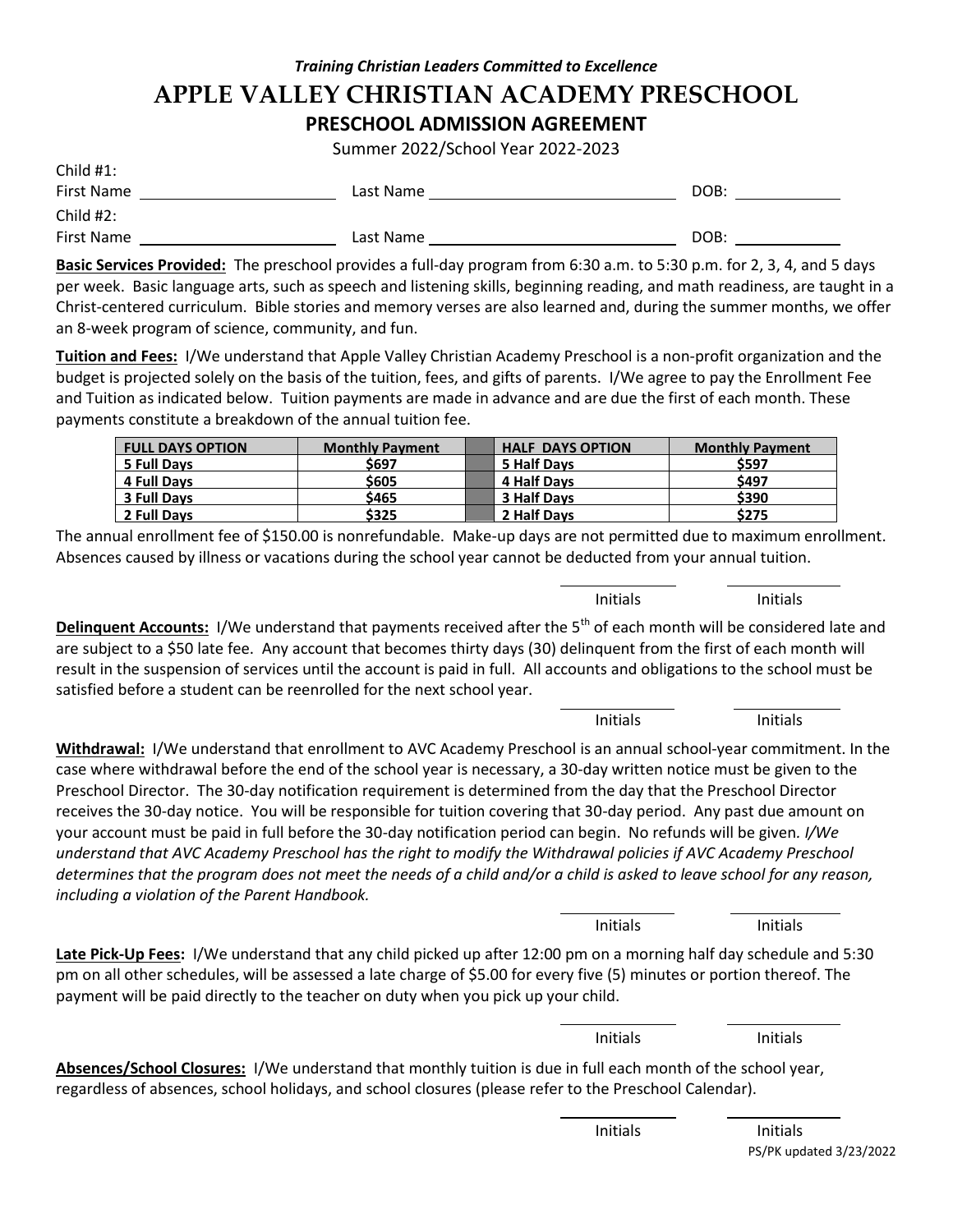#### **PRESCHOOL ADMISSION AGREEMENT PAGE 2**

**Optional Activities Fees:** I/We understand that there may be optional activities (school events, class parties, in-house field trips, etc.) throughout the school year that may require additional fees. These activities will be announced by your child(ren)'s teacher(s) and/or in the monthly newsletter. Payments for said activities are due as indicated. j.

**Daily Sign-In and Sign-Out Compliance:** I/We understand that AVCA Preschool requires the authorized adult representative dropping off and/or picking your child up from school sign the child in and/or out with a FULL SIGNATURE (initials are not adequate) every day your child attends school. **\_\_\_\_\_\_\_\_\_\_\_\_\_\_ \_\_\_\_\_\_\_\_\_\_\_\_\_\_**

#### **Child Passenger Safety**

I/We understand that child/ren must be properly secured in an appropriate child passenger restraint system meeting federal motor vehicle safety standards.

**Illness/Accidents:** I/We understand that, in case of serious illness or accident, the paramedics will be called, if parents and/or emergency persons cannot be reached. A parent should pick up a sick child within 30 minutes of being called by any member of the staff. A child's temperature should be normal (97.6 – 99 degrees) for 24 hours before returning to school. I/We are aware that earthquake supplies and first aid kits are kept at the preschool for all the children and staff.

**Incidental Medical Services:** I/We understand that the State of California Department of Licensing Agency requires complete written, detailed instructions from the child's doctor on the use of inhalers and epi pens before we are able to administer them here at AVC Academy Preschool.

**Modification Conditions:** I/We understand that Apple Valley Christian Academy Preschool reserves the right to modify any of the conditions of this agreement upon 30 days written notice to the parent or guardian.

**Rights of the Licensing Agency:** I/We understand that the State of California Department of Licensing Agency has inspection authority to enter and inspect a facility without advance notice. The Department has the authority to interview children or staff, and to inspect and audit child or Child Care Center records, without prior consent (Section 101200).

*Please sign and return this document, indicating that you have read, understand, and agree to all terms and conditions, policies and financial obligations set forth in the Preschool Admission Agreement of Apple Valley Christian Academy Preschool.* 

| Signed: |                      | Date: |  |
|---------|----------------------|-------|--|
|         | (Parent or Guardian) |       |  |
| Signed: |                      | Date: |  |
|         | (Parent or Guardian) |       |  |

j.

Initials Initials

Initials Initials

Initials Initials

l, Initials Initials

j. Initials Initials

Initials Initials

j.

Initials Initials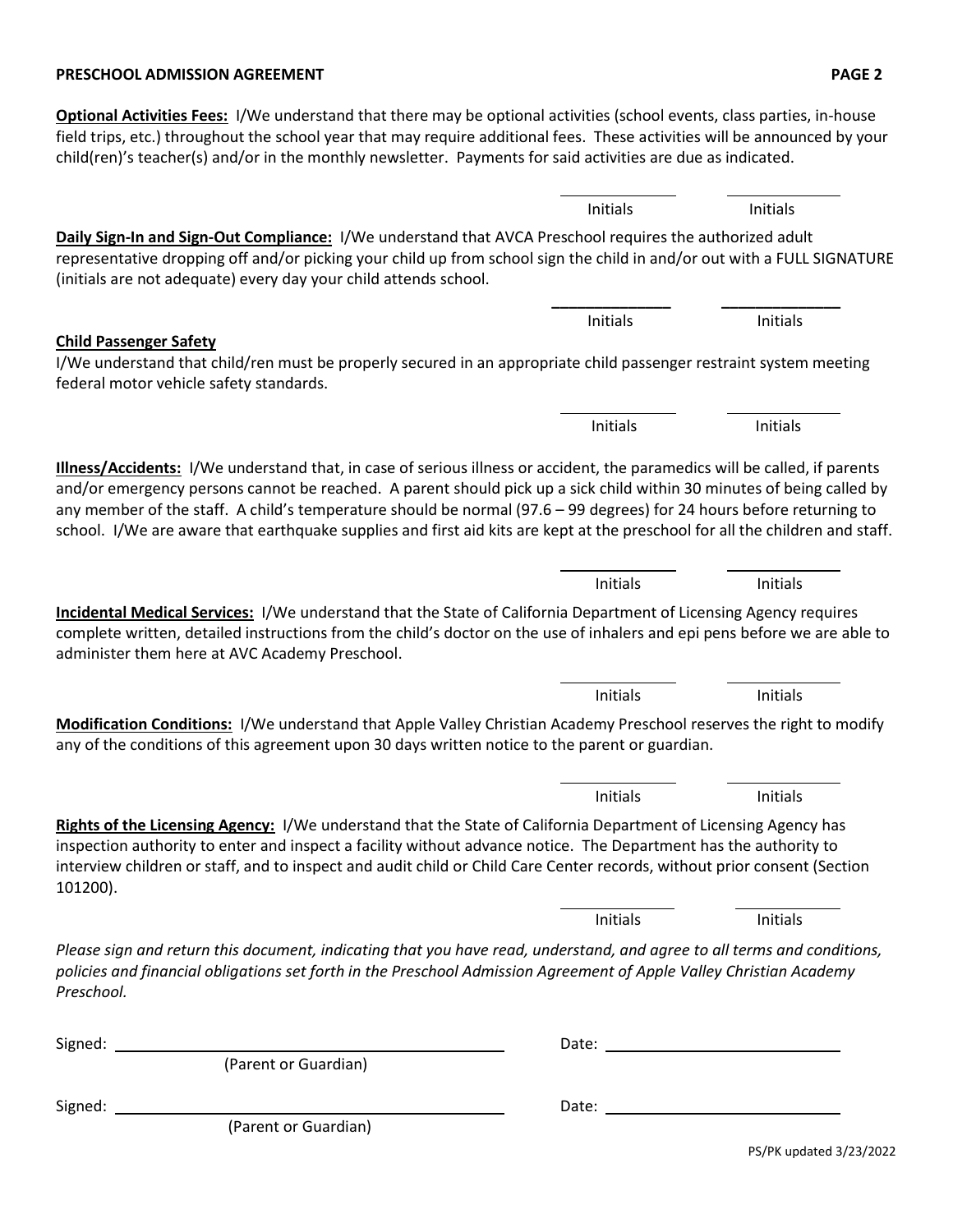### **ENROLLMENT CONTRACT 2022-2023**

We hereby make application for the admission of our son/daughter into Apple Valley Christian Academy Preschool under the following terms and conditions:

|                                                                                                     |  | Age:________________ |  |
|-----------------------------------------------------------------------------------------------------|--|----------------------|--|
|                                                                                                     |  |                      |  |
|                                                                                                     |  |                      |  |
|                                                                                                     |  |                      |  |
|                                                                                                     |  |                      |  |
|                                                                                                     |  |                      |  |
|                                                                                                     |  |                      |  |
| My child will be attending AVC Academy Preschool: _____________ days a week beginning______________ |  |                      |  |
| Circle days: Monday Tuesday Wednesday Thursday Friday                                               |  |                      |  |
| I would like my child to attend: (circle one) Full Days Half Days                                   |  |                      |  |

I understand that the days I sign my child up for are the only days that my child is allowed to attend because the facility is staffed according to the number of children to cover teacher/child ratio. If I need to make a permanent change to the days my child attends, I need to make arrangements two (2) weeks in advance with the director.

| Mother Signature:        | Date: |
|--------------------------|-------|
| Printed Name:            |       |
| <b>Father Signature:</b> | Date: |
| Printed Name:            |       |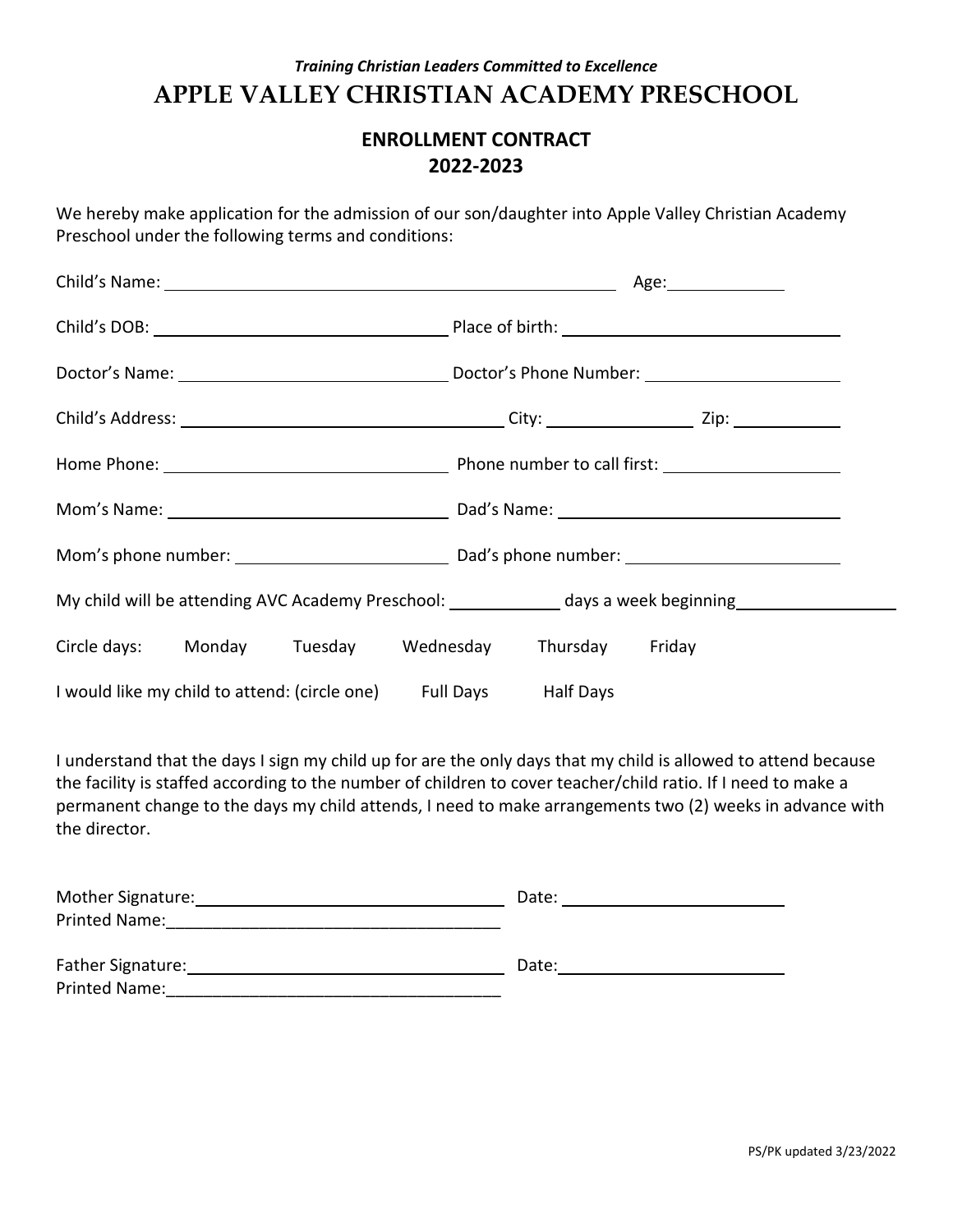### **TUITION AND FEES 2022-2023**

#### **ANNUAL FEES**

Fees are paid at the time of enrollment and are **non-refundable.**

| <b>Registration Fee:</b> |  |
|--------------------------|--|
|--------------------------|--|

**Registration Fee: \$150.00 Annually**

| <b>OPTION</b>      | <b>Monthly Payment *</b> |
|--------------------|--------------------------|
| <b>5 Full Days</b> | \$697                    |
| <b>4 Full Days</b> | \$605                    |
| <b>3 Full Days</b> | \$465                    |
| 2 Full Days        | \$325                    |
|                    |                          |
| 5 Half Days        | \$597                    |
| <b>4 Half Days</b> | \$497                    |
| <b>3 Half Days</b> | \$390                    |
| 2 Half Days        | \$275                    |

**\* Tuition is due the 1st of each month.**

These rates are available to families with multiple children enrolled in Apple Valley Christian Academy and Preschool.

Students are considered enrolled for the entire year at the time of admission. The payer is responsible for monthly tuition payments up through the end of the month in which the student is withdrawn. If the student withdraws anytime within the month, the entire month's tuition is due.

#### **ADDITIONAL FEES**

Any child picked up after 12:00 pm on a morning half day schedule and 5:30 pm on all other schedules, will be assessed a late charge of \$5.00 for every five (5) minutes or portion thereof. The payment will be paid directly to the teacher on duty when you pick up your child.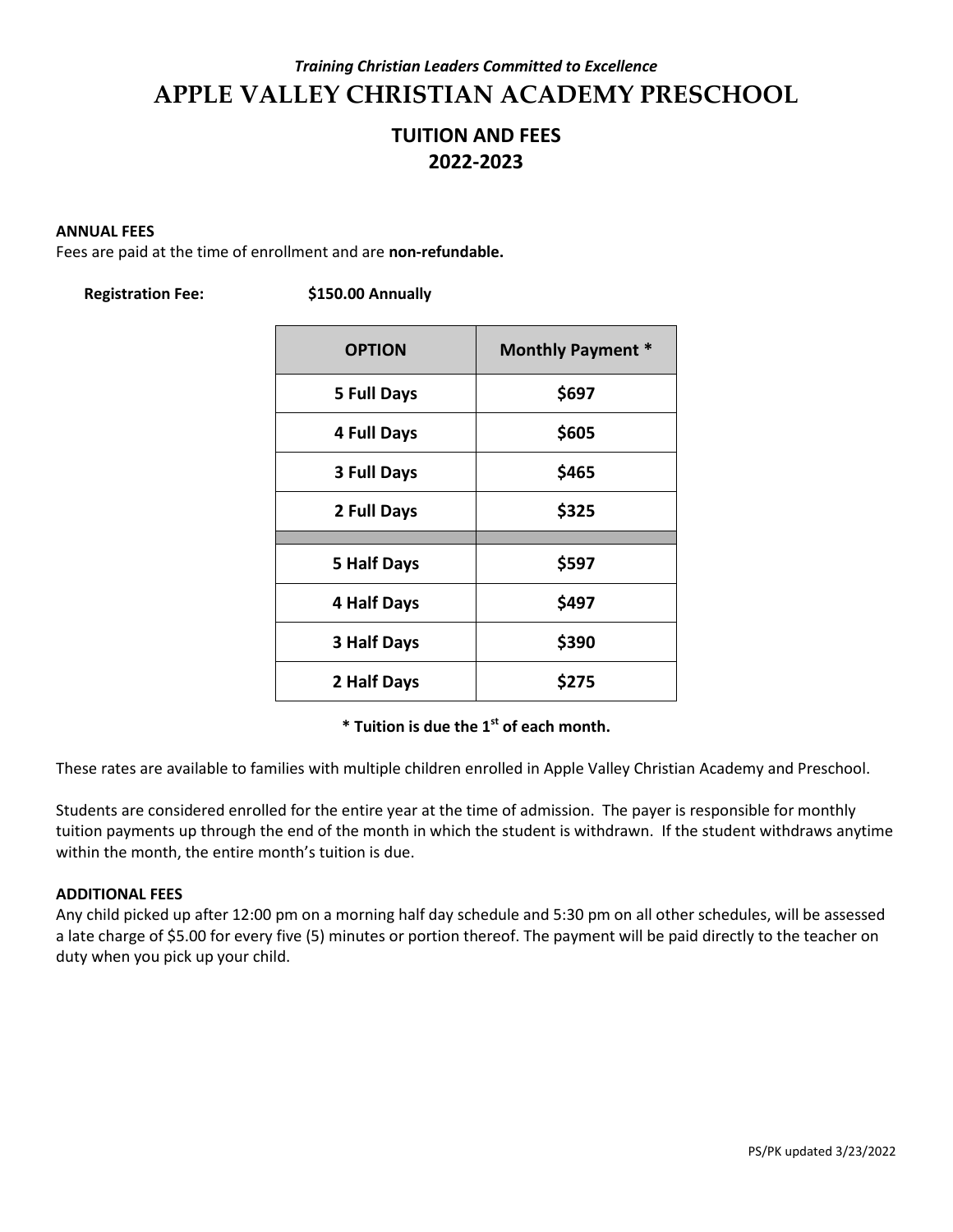### **2022-2023 PAYMENT CONTRACT**

STUDENT'S LAST NAME (if different from parents):

#### **PAYMENT PLANS OFFERED:**

- **PAID IN FULL (A):** Tuition is paid in full at time of enrollment, due by September 1, 2022.
- **INSTALLMENTS (B):** A deferred payment plan of ten (10) installments: monthly payments are made by means of **automatic debit** from your designated account for ten (10) months, on the 1<sup>st</sup> of each month, beginning August 2, 2022. Due to end of the month begin date of August 29<sup>th</sup> the August 2022 payment will be prorated 25% of one month. *If, at any time, this does not fund, you will be charged a late fee of \$50.*

#### **FEES (PAID AT TIME OF ENROLLMENT): Registration Fee: \$150.00 annually**

I (We) agree to all the terms of this payment contract, which I (we) have read and have understood. I (we) understand that this contract cannot be amended or altered by verbal agreement and that it remains in force for the entire school year. Any change shall require a new contract. I (We) understand that I (we) will be given a copy of this contract at the time of registration. It is anticipated that this payment contract be a yearlong commitment. In the case of unusual circumstances, the family may be released from contract at the discretion of the school administrator. **If a student withdraws prior to the beginning of school, payments made up to that point will not be refunded.**IF THE STUDENT ATTENDED AT LEAST ONE DAY OF THE MONTH, TUITION FOR THAT MONTH WILL NOT BE REFUNDED.

|                        |                                                                                                                                                           | SSN: Note and the Contract of Contract of Contract of Contract of Contract of Contract of Contract of Contract of Contract of Contract of Contract of Contract of Contract of Contract of Contract of Contract of Contract of  |  |
|------------------------|-----------------------------------------------------------------------------------------------------------------------------------------------------------|--------------------------------------------------------------------------------------------------------------------------------------------------------------------------------------------------------------------------------|--|
| <b>PLEASE INITIAL:</b> |                                                                                                                                                           |                                                                                                                                                                                                                                |  |
|                        | I (We) acknowledge that (we) have received a copy of this contract.                                                                                       |                                                                                                                                                                                                                                |  |
|                        | I (We) understand that payment of the application/enrollment fee does not guarantee acceptance to<br>AVC Academy Preschool for the 2022-2023 school year. |                                                                                                                                                                                                                                |  |
|                        |                                                                                                                                                           | I (We) understand that, if monthly payments made by means of automatic debit do not fund, I (we) will<br>be charged a \$50 late fee. If I (we) do not agree to this, I (we) will be required to withdraw my (our) students(s). |  |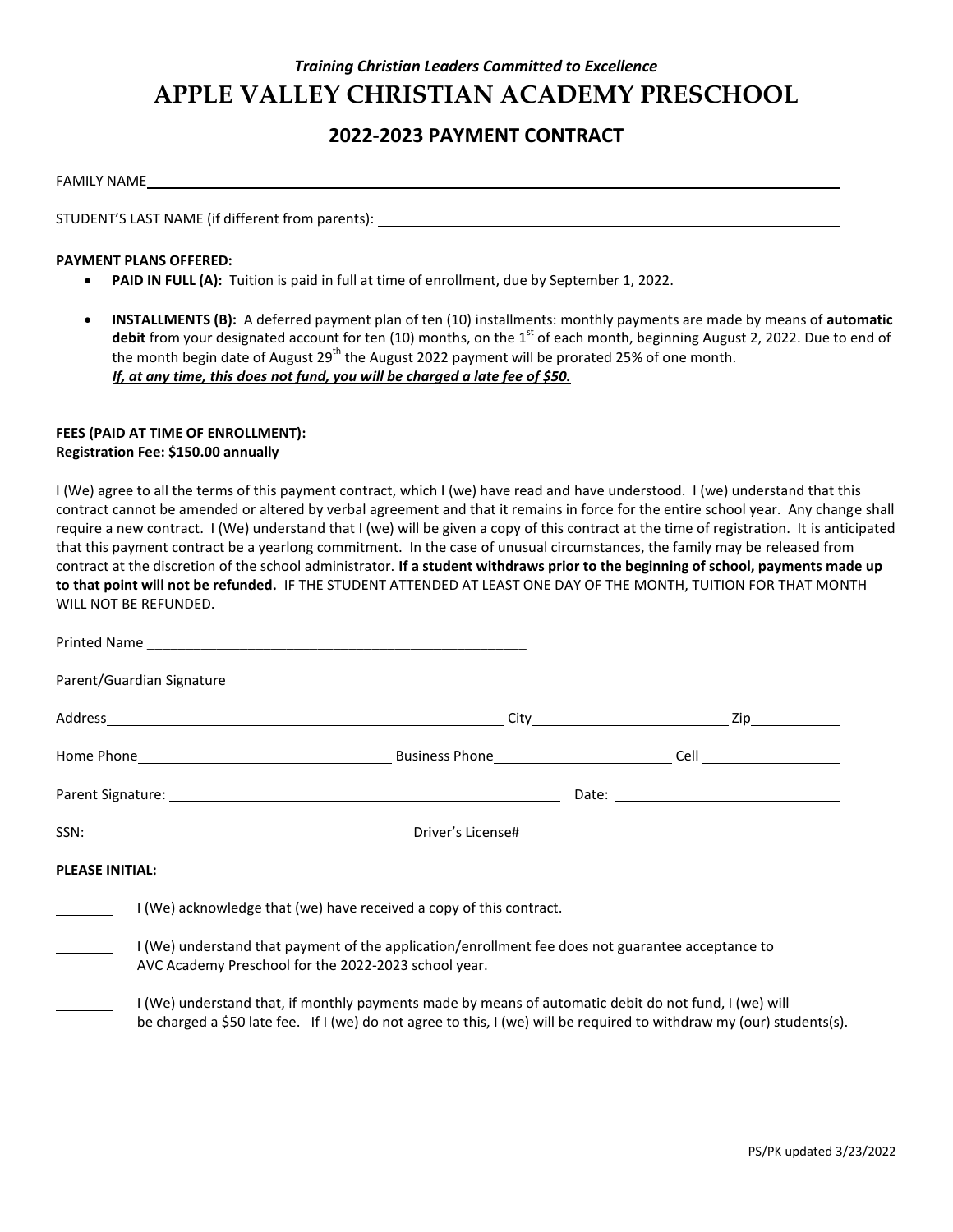### **APPLE VALLEY CHRISTIAN ACADEMY**

#### **DIRECT PAYMENT AUTHORIZATION AGREEMENT**

I (We) hereby authorize APPLE VALLEY CHRISTIAN ACADEMY to initiate monthly deductions from my (our) checking account, identified below, for payment of tuition and fees agreed to on the Payment Contract.

I (We) authorize the financial institution named below as the depository, to accept and post entries to my (our) account.

#### **CUSTOMER INFORMATION**

| <b>DEPOSITORY INFORMATION</b>                                                                                     |
|-------------------------------------------------------------------------------------------------------------------|
|                                                                                                                   |
|                                                                                                                   |
|                                                                                                                   |
| NOTE: The bank routing number is the 9-digit number in the lower left corner of your check, NOT THE DEPOSIT SLIP. |
| Account #                                                                                                         |

Monthly debit amount  $\zeta$  (Deducted the 1<sup>st</sup> of each month)

**IMPORTANT NOTE FOR CREDIT UNION MEMBERS:** Many smaller credit unions use a different account number than the one shown on your check. You may wish to verify your account number through your local office to ensure proper set-up for withdrawals.

**Please note that this information is confidential, to be used only by authorized personnel of Apple Valley Christian Academy. No authorization is given for any other purpose or charges. No authorization is given to share or sell this information to any third party.**

**This authorization will remain in effect until I (we) provide written notice to Apple Valley Christian Academy and depository of its termination in such time and in such manner as to afford Apple Valley Christian Academy and depository a reasonable opportunity to act on it. A minimum of ninety (90) days is required.**

Signature **Date Date of the Contract of Contract Contract of Contract Contract Contract Only in Date** Date **Date** 

Signature **Date Date Date Date Date Date Date Date Date Date Date Date Date Date Date Date Date Date Date Date Date Date Date Date Date Date Date Date Date Date D** 

| For Office Use Only: |  |   |  |     |                |   |  |
|----------------------|--|---|--|-----|----------------|---|--|
|                      |  | N |  | M . | $\blacksquare$ | М |  |

*Contact us: 760.813.3232 Preschool: 760-813-3236 www.avcschool.com office@avcschool.com*

PS/PK updated 3/23/2022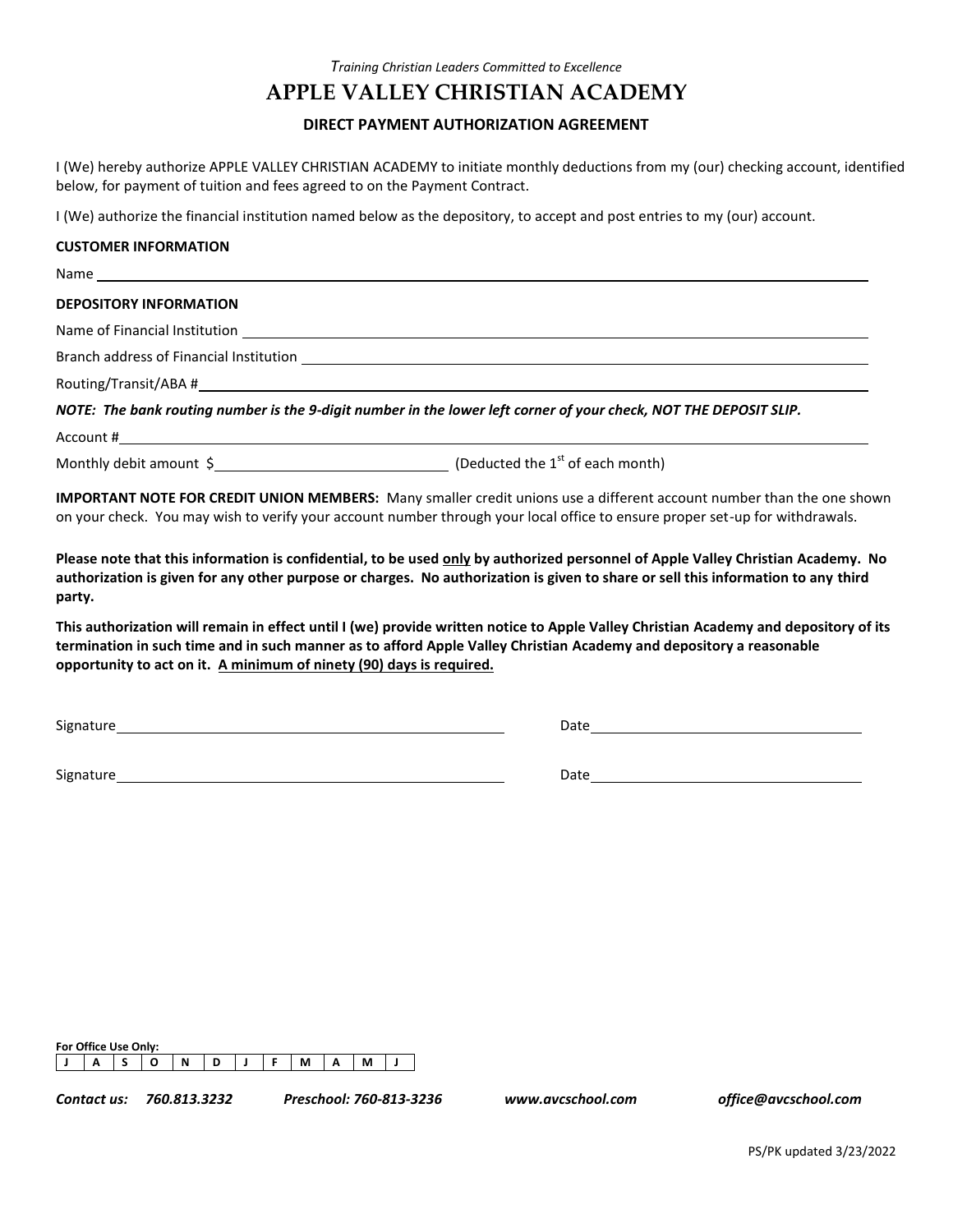# **PARENTS' GUIDE TO IMMUNIZATIONS REQUIRED FOR CHILD CARE OR PRESCHOOL**

Requirements by Age at Entry and Later (Follow-up is required at every age checkpoint after entry.)

| <b>Vaccine</b>                                                   | 2-3 Months | 4-5 Months | 6-14 Months | <b>15-17 Months</b>                       | <b>18 Months-5 Years</b>                                                                               |
|------------------------------------------------------------------|------------|------------|-------------|-------------------------------------------|--------------------------------------------------------------------------------------------------------|
| Polio (OPV or IPV)                                               | 1 dose     | 2 doses    | 2 doses     | 3 doses                                   | 3 doses                                                                                                |
| Diphtheria,<br>Tetanus, and<br><b>Pertussis</b><br>(DTaP or DTP) | 1 dose     | 2 doses    | 3 doses     | 3 doses                                   | 4 doses                                                                                                |
| Measles, Mumps,<br>and Rubella<br>(MMR)                          |            |            |             | 1 dose<br>on or after the<br>1st birthday | 1 dose<br>on or after the 1st birthday                                                                 |
| <b>Hib</b>                                                       | 1 dose     | 2 doses    | 2 doses     | 1 dose<br>on or after the<br>1st birthday | 1 dose<br>on or after the 1st birthday<br>(only required for children<br>less than 4 years, 6 months.) |
| <b>Hepatitis B</b><br>(Hep B or HBV)                             | 1 dose     | 2 doses    | 2 doses     | 2 doses                                   | 3 doses                                                                                                |
| Varicella<br>(chickenpox, VAR<br>or VZV)                         |            |            |             |                                           | 1 dose                                                                                                 |

#### **WHY YOUR CHILD NEEDS SHOTS:**

The California School Immunization Law requires that children be up-to-date on their immunizations (shots) to attend a child care, day nursery, nursery school, family day care home, or development center.

Diseases like measles spread quickly, so children need to be protected before they enter. Staff will check your child's Immunization Records before they start and later, at ages listed above.

#### **THE LAW:**

Health and Safety Code, Division 105, Part 2, Chapter 1, Sections 120325-120380; California Code of Regulations, Title 17, Division 1, Chapter 4, Subchapter 8, Sections 6000-6075

#### **WHAT YOU WILL NEED FOR ADMISSION:**

To attend a child-care facility, your child's Immunization Record must show the date for each required shot above. If you do not have an Immunization Record, or your child has not received all required shots, call your doctor now for an appointment.

If a licensed physician determines a vaccine should not be given to your child because of medical reasons, submit a written statement from the physician for a medical exemption for the missing shot(s), including the duration of the medical exemption.

A personal beliefs exemption is no longer an option for entry into child care; however a valid personal beliefs exemption filed with a child-care facility before January 1, 2016 is valid until entry into the next grade span (transitional kindergarten through 6th grade) and may be transferred between child-care facilities in California. For complete details, visit ShotsforSchool.org.

You must also submit an immunization record for all required shots not exempted.

Questions? Visit ShotsForSchool.org or contact your local health department (bit.do/immunization).

California Department of Public Health • Immunization Branch • ShotsForSchool.org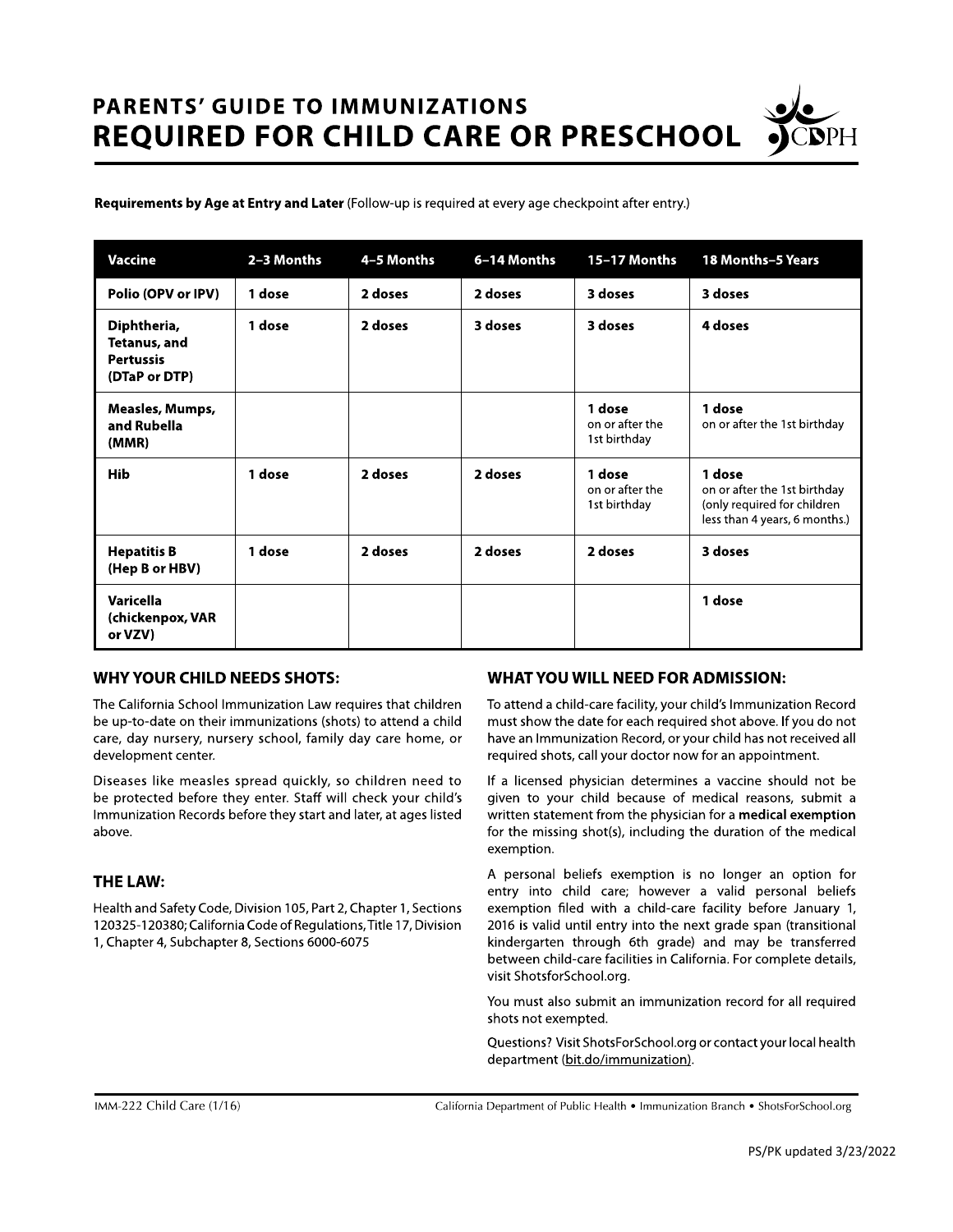# **Welcome to Apple Valley Christian Academy Preschool and Day Care Center**

We are glad that you have entrusted your little ones to us and that your family is a part of our school family.

Love is the primary mark of Apple Valley Christian Academy Preschool, as we desire to honor God. There is concern and care for one another among the staff and we believe these attributes will be meaningful to your child's first school experience.

It will be a time of change and new beginning – new surroundings, new friends, new experiences, new skills, new challenges.

At Apple Valley Christian Academy Preschool, your child will learn about and explore the world that God created and will develop many new basic skills that will help prepare them for future education.

We thank you for choosing Apple Valley Christian Academy Preschool for your child's early years of education. We pray that God will bless your family as we partner together for your child's continued growth while "Training Christian Leaders Committed to Excellence."

Sincerely,

AVCA Preschool